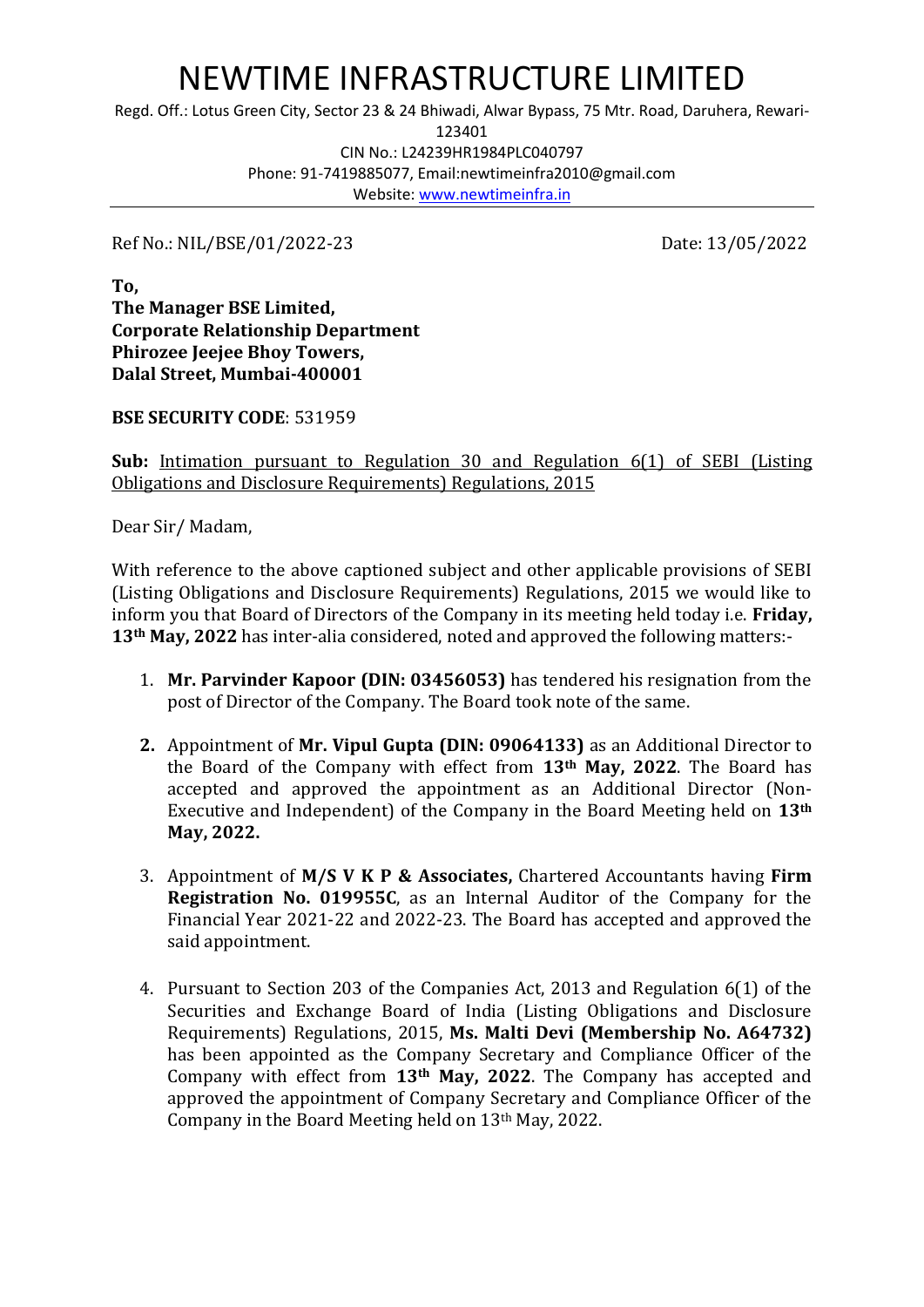5. The Board of Directors in their meeting held today i.e-**13th May, 2022** approved the reconstitution of the following Committees, due to the change in the Composition of the Board of Directors of the Company:-

## **A- Audit Committee**

| S.NO | <b>NAME OF COMMITTEE</b><br><b>MEMBER</b> | <b>NAME OF COMMITTEE</b><br><b>MEMBER POSITION</b> |
|------|-------------------------------------------|----------------------------------------------------|
|      | Mr. Vipul Gupta                           | Chairman                                           |
|      | Ms. Rajiv Kapur Kanika Kapur              | Member                                             |
|      | Mr. Ashish Pandit                         | Member                                             |

## **B- Nomination and Remuneration Committee**

|   | S.NO | <b>NAME OF COMMITTEE</b><br><b>MEMBER</b> | <b>NAME OF COMMITTEE</b><br><b>MEMBER POSITION</b> |
|---|------|-------------------------------------------|----------------------------------------------------|
|   |      | Ms. Rajiv Kapur Kanika Kapur              | Chairman                                           |
|   |      | Mr. Dheeraj Goel                          | Member                                             |
| 2 |      | Mr. Vipul Gupta                           | Member                                             |

## **C- Stakeholders Relationship Committee**

| S.NO | <b>NAME OF COMMITTEE</b><br><b>MEMBER</b> | <b>NAME OF COMMITTEE</b><br><b>MEMBER POSITION</b> |
|------|-------------------------------------------|----------------------------------------------------|
|      | Mr. Dheeraj Goel                          | Chairman                                           |
| Ζ.   | Ms. Rajiv Kapur Kanika Kapur              | Member                                             |
| ∍    | Mr. Vipul Gupta                           | Member                                             |

The Board took note of the same.

Additional disclosure as required under Regulation 30 of the SEBI (Listing Obligations and Disclosure Requirements) Regulations, 2015 along with SEBI Circular No. CIR/CFD/CMD/4/2015 dated 09" September, 2015 regarding Appointment of Director, Internal Auditor and Key Managerial Personnel is attached as Annexure "A","B" and "C ".

The said meeting commenced at 04:00 P.M and concluded at 05:30 P.M.

Considering it as a material information as per the **Regulation 30 of SEBI (Listing Obligation** & **Disclosure Requirements) Regulations, 2015,** we would like to submit the same. You are requested to take note of the same and make necessary changes in your records.

**Thanking You Yours Faithfully**

ASHISH PANDIT Digitally signed by ASHISH PANDIT Date: 2022.05.13 18:26:56 +05'30'

**Ashish Pandit (Director) DIN: 00139001 Address: Lotus Green City Sector 23 & 24, Bhiwadi Alwar Bypass 75 MTR Road Dharuhera Rewari HR 123401**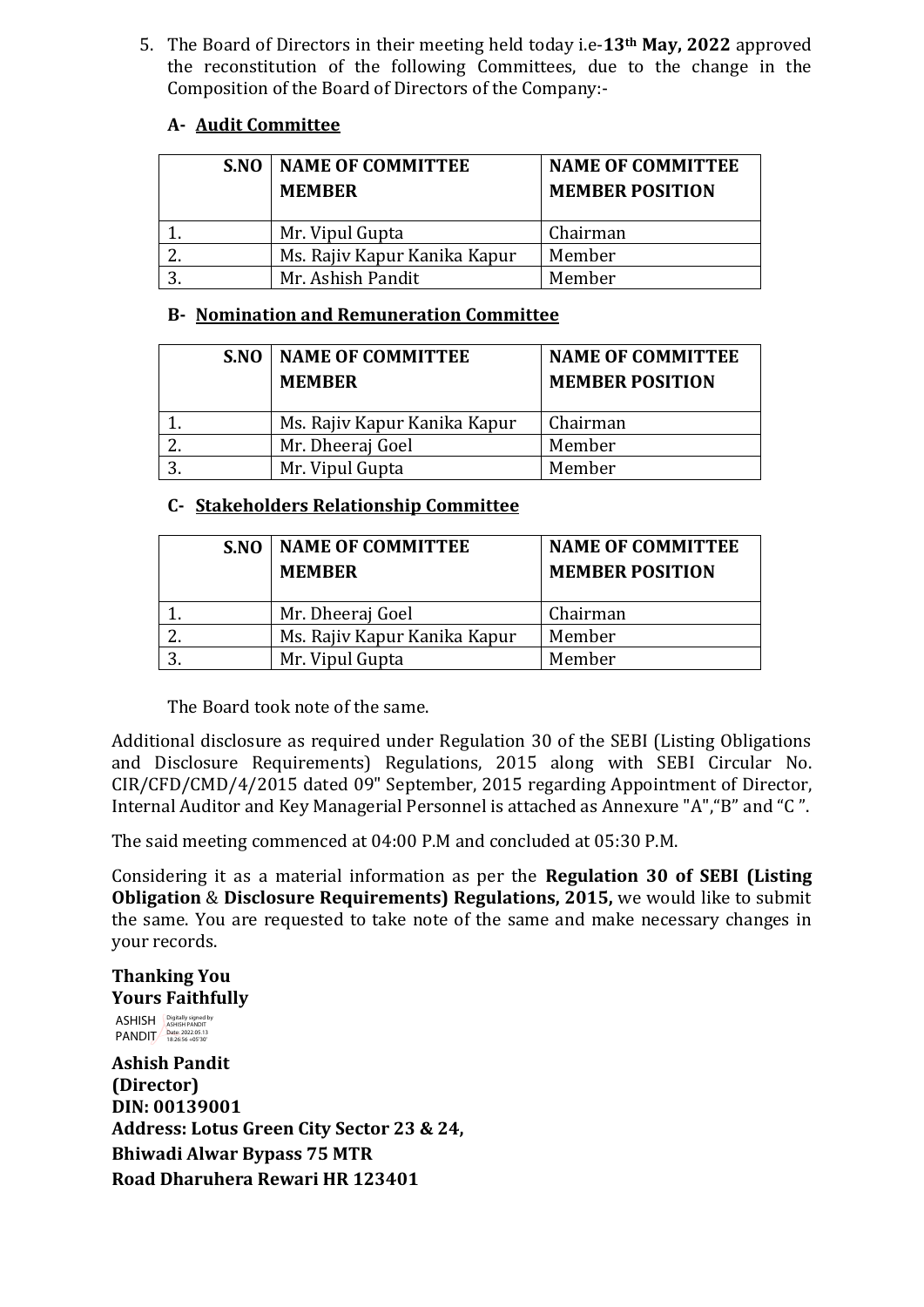**Details under Regulation 30 of the SEBI (Listing Obligations and Disclosure Requirements) Regulations, 2015 along with SEBI Circular No. CIR/CFD/CMD/4/2015 dated** 09th **September, 2015 regarding Appointment of Director.**

| S.No. | <b>Particulars</b>                                                                 | <b>Details</b>                                                                                                                                                                                                         |
|-------|------------------------------------------------------------------------------------|------------------------------------------------------------------------------------------------------------------------------------------------------------------------------------------------------------------------|
| 1.    | Appointment, resignation, removal, death or<br>otherwise                           | Appointment                                                                                                                                                                                                            |
| 2.    | &<br><sub>of</sub><br>Appointment<br>Terms<br>Date<br><sub>of</sub><br>Appointment | 13th May, 2022<br>Appointed as an Additional<br>Director (Non-Executive<br>Director) for a period of 5<br>years, subject to<br>the<br>approval of members at the<br>upcoming Annual General<br>Meeting of the Company. |
| 3.    | <b>Brief Profile</b>                                                               | Vipul Gupta possesses vast<br>experience of around 12<br>years in Finance. He has<br>done Masters of Business<br>Administration in Finance.                                                                            |
| 4.    | Disclosure of relationships between Directors                                      | N/A                                                                                                                                                                                                                    |

| <b>ASHISH</b> | Digitally signed by<br><b>ASHISH PANDIT</b> |
|---------------|---------------------------------------------|
| PANDIT        | Date: 2022.05.13<br>18:28:48 + 05'30"       |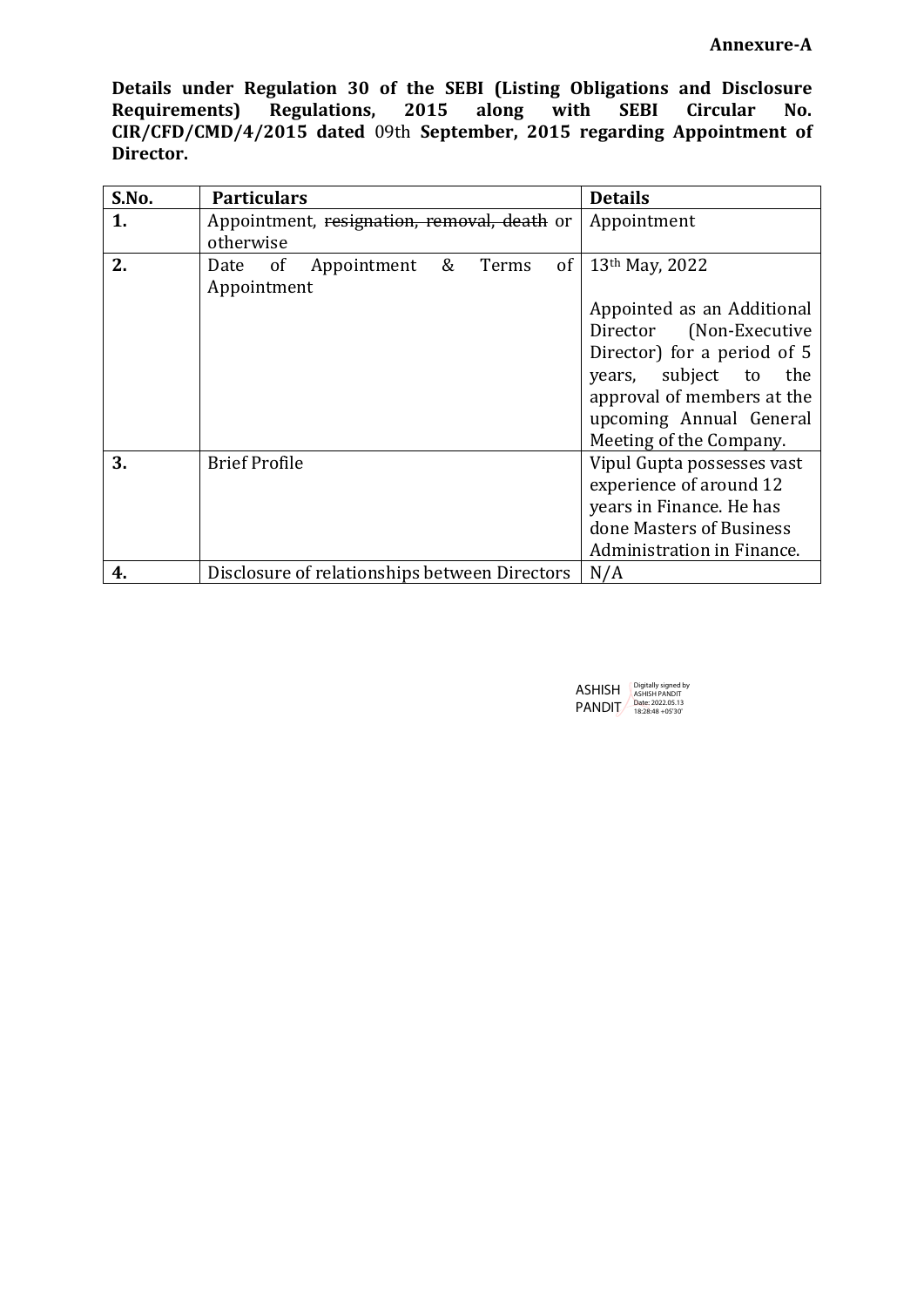**Details under Regulation 30 of the SEBI (Listing Obligations and Disclosure Requirements) Regulations, 2015 along with SEBI Circular No. CIR/CFD/CMD/4/2015 dated** 09th **September, 2015 regarding Appointment of Internal Auditor.**

| S.No. | <b>Particulars</b>                                        | <b>Details</b>                                                                                                                                                                                                                                                                                                                           |
|-------|-----------------------------------------------------------|------------------------------------------------------------------------------------------------------------------------------------------------------------------------------------------------------------------------------------------------------------------------------------------------------------------------------------------|
| 1.    | Appointment, resignation, removal, death or<br>otherwise  | Appointment                                                                                                                                                                                                                                                                                                                              |
| 2.    | &<br>Terms<br>Date of<br>Appointment<br>of<br>Appointment | 13 <sup>th</sup> May, 2022<br>M/S V K P & Associates,<br>Chartered<br>Accountants,<br>having Firm Registration<br>No. 019955C is appointed<br>as an Internal Auditor for                                                                                                                                                                 |
|       |                                                           | the Financial Year 2021-22<br>and 2022-23.                                                                                                                                                                                                                                                                                               |
| 3.    | <b>Brief Profile</b>                                      | M/S V K P & Associates<br>having Firm Registration<br>No. 019955C, is promoted<br>by Mr. Vivek Kumar Pandey<br>who is proprietor of the<br>The Firm<br>Firm.<br>was<br>founded in 2014 which is<br>engaged in<br>providing<br>services of Internal Audit,<br>Taxation,<br>Advisory,<br>Regulatory<br>and<br><b>Consultancy Services.</b> |
| 4.    | Disclosure of relationships between Directors             | Not related to any Director<br>Key Managerial<br>or<br>Personnel of the Company                                                                                                                                                                                                                                                          |

ASHISH **PANDIT** Digitally signed by ASHISH PANDIT Date: 2022.05.13 18:29:57 +05'30'